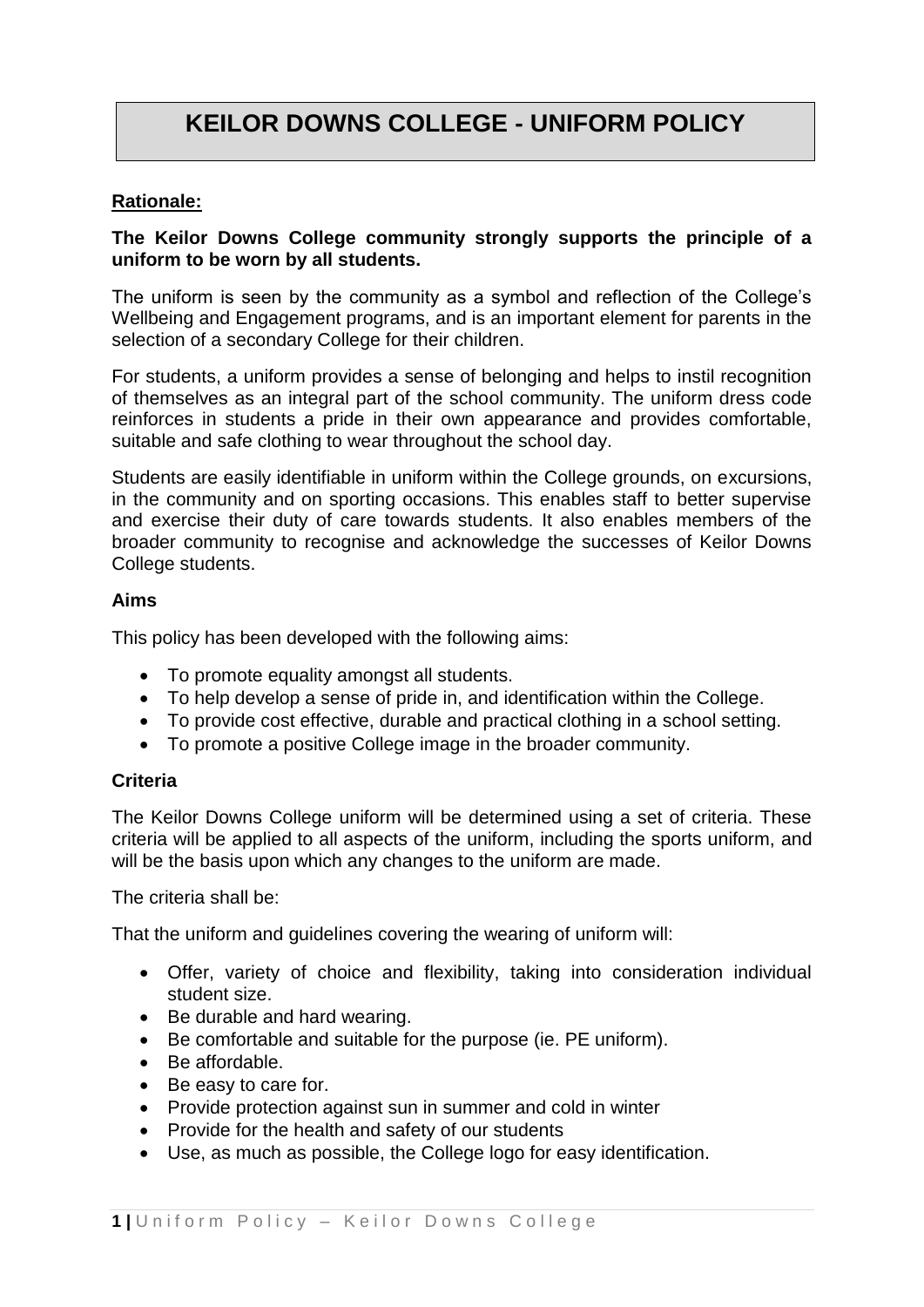#### **Implementation**

## **The wearing of the Keilor Downs College uniform is compulsory, and is accepted as a condition of enrolment at the College.**

The student enrolment package will include a "Uniform Agreement" to be signed by the parent/guardian and student. This agreement outlines the acceptance of College policies and expectations, specifically the uniform code, as a condition of enrolment. **It is the responsibility of the parent/guardian and student to ensure that the correct school attire is worn at all times.**

The College will provide assistance for parents who face difficulties in providing the full uniform for their child.

The College will develop a uniform code based on the above criteria which will clearly state:

- 1. Items of uniform.
- 2. Guidelines for the correct wearing of these items.
- 3. Items that are unacceptable.

This code will be published in the Student Study Planner and required to be signed by the student and the parent/guardian on an annual basis. Reminders will be published regularly through Compass and the College Newsletter about the uniform code and policy. The uniform code and policy will be available to all members of the College community on request and by visiting the College website.

#### **Responsibilities**

In supporting the policy of compulsory uniform for all students, **all members of the College community must share responsibility for the correct wearing of uniform**.

- **Students:** Will ensure that they are correctly attired, and that the uniform is worn according to the published uniform code.
- **Parents:** Will ensure that their children have all the required items of uniform, and that notes and medical certificates are supplied should it become impossible for their child to be correctly attired.
- **Staff:** Will ensure that students understand the uniform code, and that the required follow-up occurs when this code is breached. This follow-up may include detentions and parental contact, as well as support for parents who are experiencing difficulties in purchasing uniform items.

On occasion there may be out-of-uniform days, with these days being managed by Students Making a Difference (SMAD). On all other occasions students are expected to wear approved College uniform.